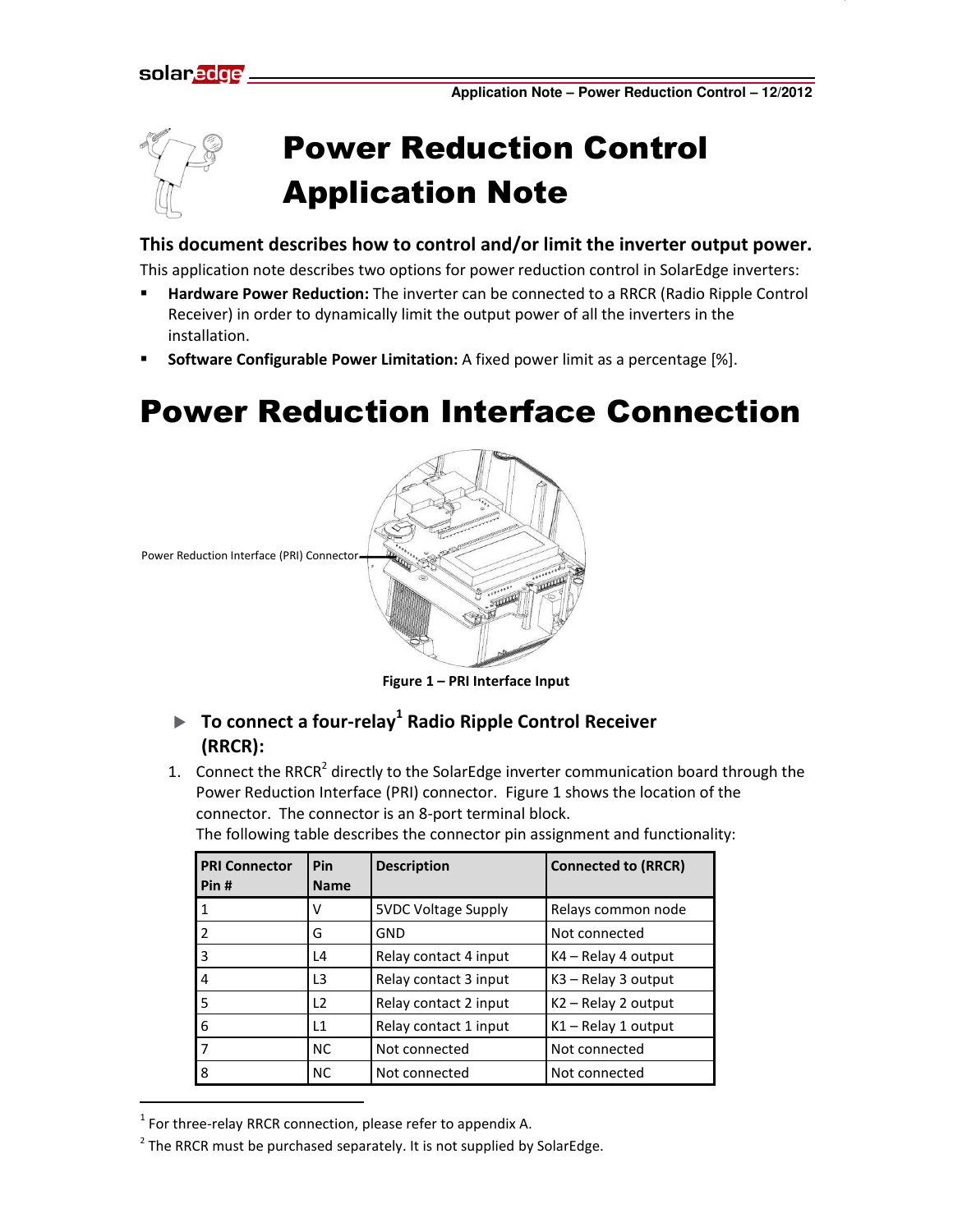





Excessive voltage can damage the inverter!

Use an insulated power conductor from pin 1 of the PRI connector as the RRCR relay's common node.

Do not use any external voltage.

- 2. Use a 6-wire cable (not supplied by SolarEdge) with an external diameter  $\leq$  200mil / 5mm in order to ensure proper fit and sealing of the inverter gland.
- 3. Route the 6-wire cable as illustrated below and tie it to the oval hole using a cable tie.



**Figure 3 – Power Reduction Control Cable Route**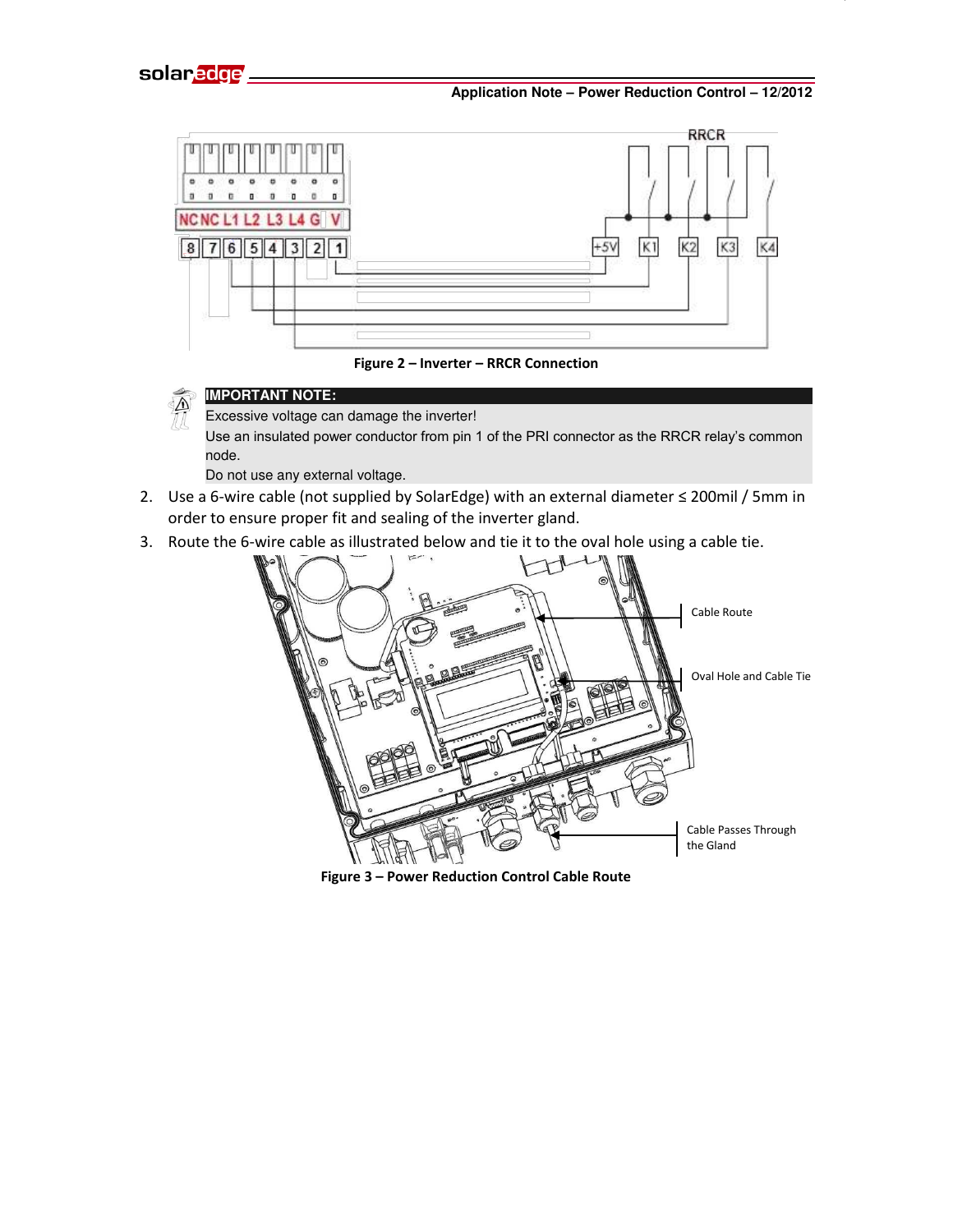## **Using the Power Reduction Control**

The inverter is preconfigured to the following power levels:

| ъ. | ᄕ | L3 | L <sub>4</sub> | <b>Active Power</b> | $Cos(\phi)$ |
|----|---|----|----------------|---------------------|-------------|
|    |   |    |                | 0%                  |             |
|    |   |    |                | 30%                 |             |
|    |   |    |                | 60%                 |             |
|    |   |    |                | 100%                |             |

| Table 1 - RRCR Preconfigured Power Levels |  |
|-------------------------------------------|--|
|-------------------------------------------|--|

Active power control and reactive power control are enabled separately.

### **NOTE:**

The inverter saves the last power reduction state in its memory. If the inverter is disconnected from the RRCR, then it retains its last power reduction state until the AC is powered off or until the next morning; whichever is sooner.

### **To enable the Power Reduction:**



**Figure 4 – RRCR Connection in a Multi-Inverter Environment** 

- 1.The slave inverters are preconfigured. If a configuration of a slave Inverter is required, proceed as follows. In the LCD menu, select:
	- Communication → RS485-1 Conf → Device Type → [select *SolarEdge*]
	- Communication **→** RS485-1 Conf → Protocol → [select *Slave*]
	- Communication  $\rightarrow$  Server  $\rightarrow$  RS485
- 2. Set a Master Inverter configuration, as follows. In the LCD menu, select:
	- Communication **→** RS485-1 Conf → Device Type → [select *SolarEdge*]
	- Communication → RS485-1 Conf → Protocol → [select *Master*]
	- Communication  $\rightarrow$  RS485-1 Conf  $\rightarrow$  Slave Detect

The Master should report the correct number of slaves. If it does not, verify the connections and terminations.

• Power Control  $\rightarrow$  RRCR Conf.  $\rightarrow$  RRCR Enable

The inverters will limit their power output according to the RRCR.

```
NOTE:
```
The reactive power can be configured separately by selecting the required **Mode** in the **Power Control** menu.

You may refer to the *SolarEdge Inverter Installation Guide* for detailed instructions regarding SolarEdge inverter installation and connectivity.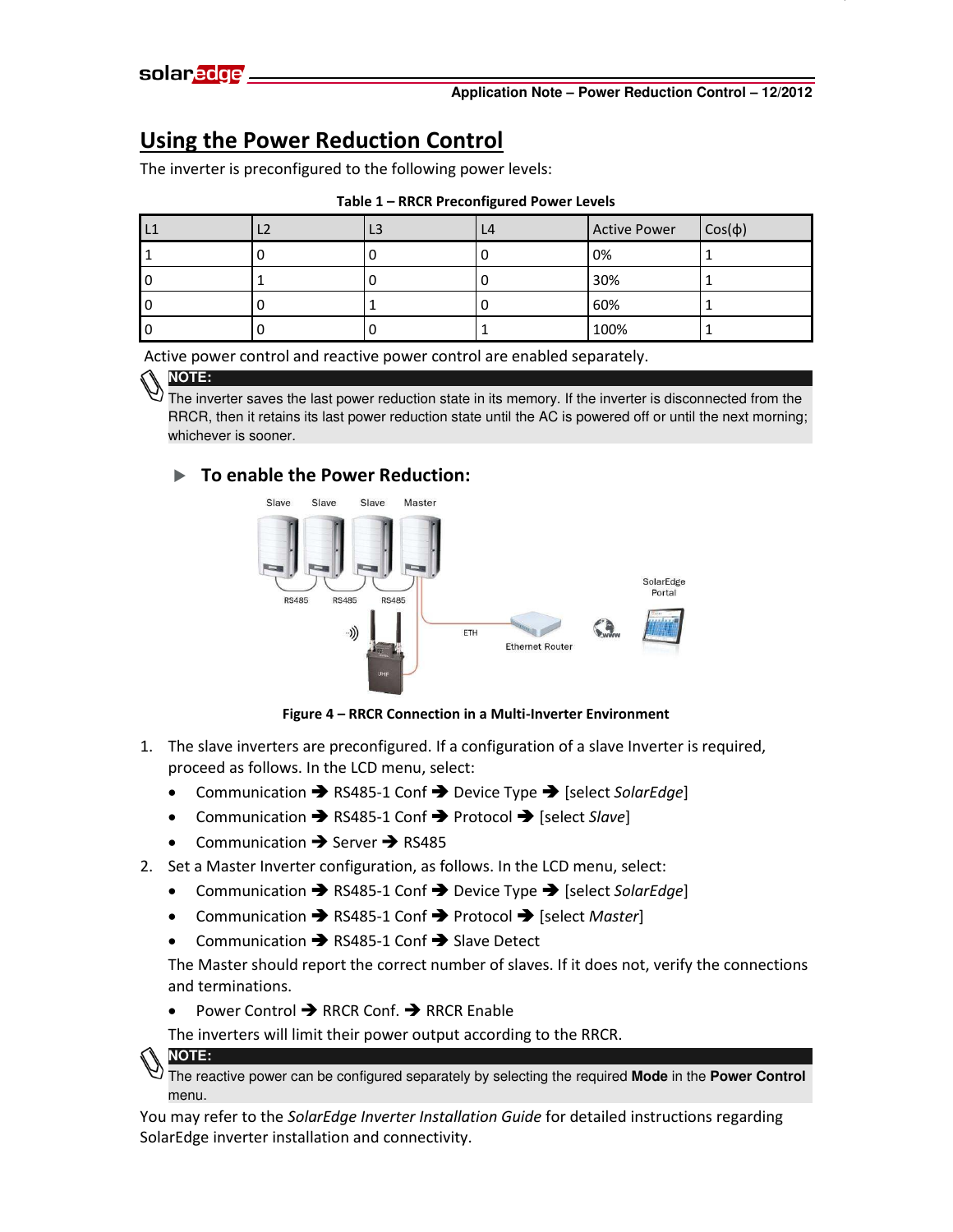### **To enable the power factor control using RRCR:**

- 1. Enable Power Reduction, as described above.
- 2. Set the configuration of all inverters as follows. In the LCD menu, select:

Power Control  $\rightarrow$  Reactive Pwr Conf.  $\rightarrow$  Mode  $\rightarrow$  RRCR.

You may refer to *SolarEdge Inverters, Power Control Options* application note for a detailed description of various active and reactive power modes configuration. Please refer to: [http://www.solaredge.com/files/pdfs/application\\_note\\_power\\_control\\_configuration.pdf](http://www.solaredge.com/files/pdfs/application_note_power_control_configuration.pdf)

# Fixed Power Limitation

The peak power of the inverter can be limited by software configuration. No additional hardware is required.

### **To configure the Inverter:**

In the LCD menu select Power Control  $\rightarrow$  Active Pwr Conf.  $\rightarrow$  Power Limit  $\rightarrow$  Set Power Limit (%): [Enter the required value].

## Firmware Version

- Both power limitation methods are supported from CPU firmware release V2.293 and up
- Fixed power limitation also requires the following DSP firmware:

| <b>Inverter Type</b> | DSP <sub>1</sub>    | DSP <sub>2</sub>  |
|----------------------|---------------------|-------------------|
| 1ph inverter         | 1.210.53 and above  |                   |
| 3ph inverter         | $1.13.67$ and above | 2.19.56 and above |

The inverter can be upgraded locally in the field using the SolarEdge Inverter Configuration Tool. You may contact the SolarEdge support team in order to obtain upgrade files and instructions. [SolarEdge Support contact information](#page-4-0) can be found at the end of this document.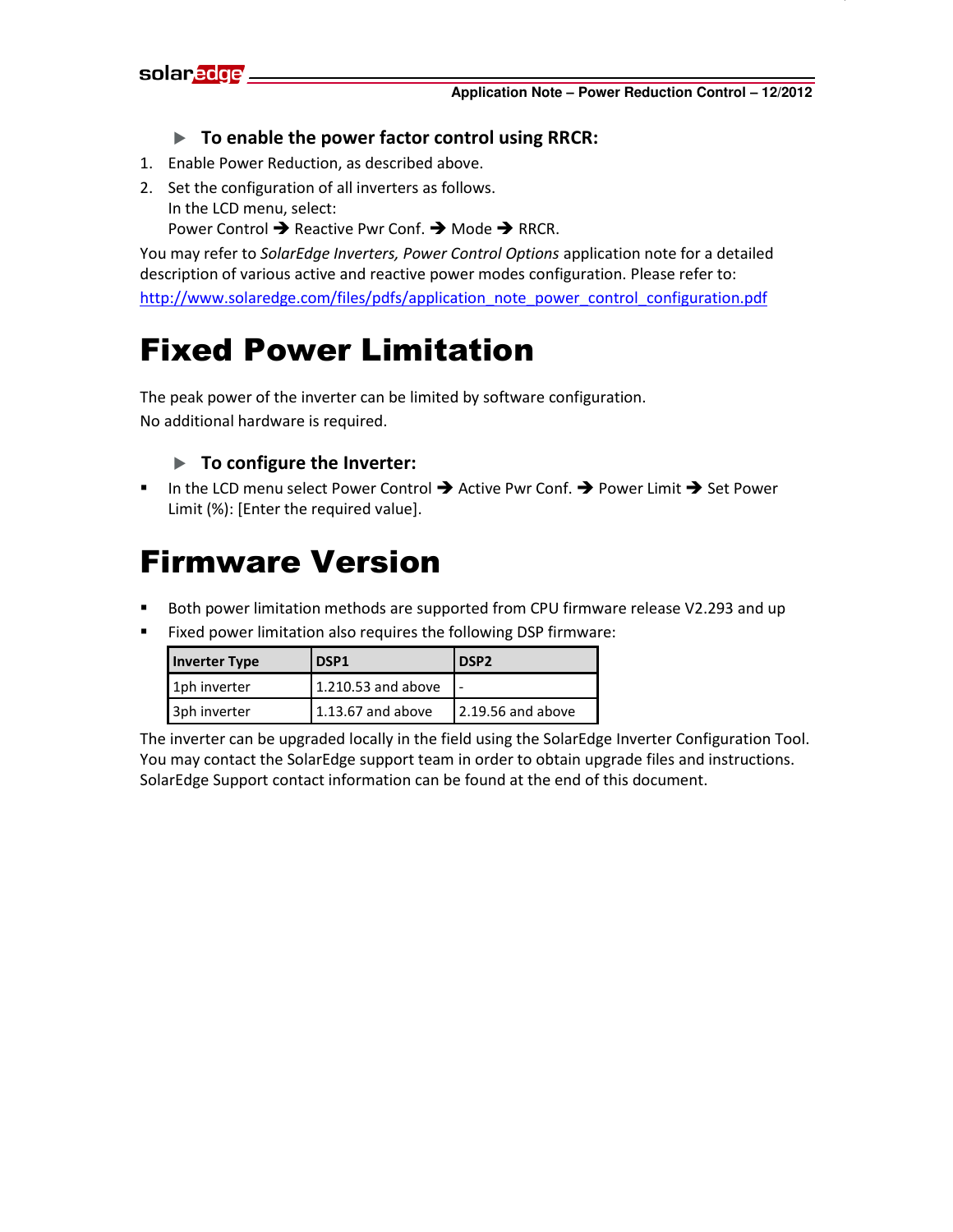# <span id="page-4-0"></span>Appendix A – Connect and Configure a three-relay RRCR:

### **To connect a three-relay RRCR:**

2. Connect the RRCR<sup>3</sup> directly to the SolarEdge inverter communication board through the Power Reduction Interface (PRI) connector. Figure 1 shows the location of the connector. The connector is an 8-port terminal block. The following table describes the connector pin assignment and functionality:

| <b>PRI Connector</b><br>Pin# | Pin<br><b>Name</b> | <b>Description</b>         | <b>Connected to RRCR</b> |
|------------------------------|--------------------|----------------------------|--------------------------|
| 1                            | v                  | <b>5VDC Voltage Supply</b> | Relays common node       |
| $\overline{2}$               | G                  | GND                        | Not connected            |
| 3                            | L4                 | Relay contact 4 input      | Not connected            |
| 4                            | L3                 | Relay contact 3 input      | $K3 -$ Relay 3 output    |
| 5                            | L2                 | Relay contact 2 input      | $K2 -$ Relay 2 output    |
| 6                            | L1                 | Relay contact 1 input      | $K1 -$ Relay 1 output    |
| 7                            | <b>NC</b>          | Not connected              | Not connected            |
| 8                            | NC                 | Not connected              | Not connected            |



**Figure 5 – Inverter – Three-Relay RRCR Connection** 



 $\overline{a}$ 

**IMPORTANT NOTE:** 

Excessive voltage can damage the inverter!

Use an insulated power conductor from pin 1 of the PRI connector as the RRCR relay's common node.

Do not use any external voltage.

 $3$  The RRCR must be purchased separately. It is not supplied by SolarEdge.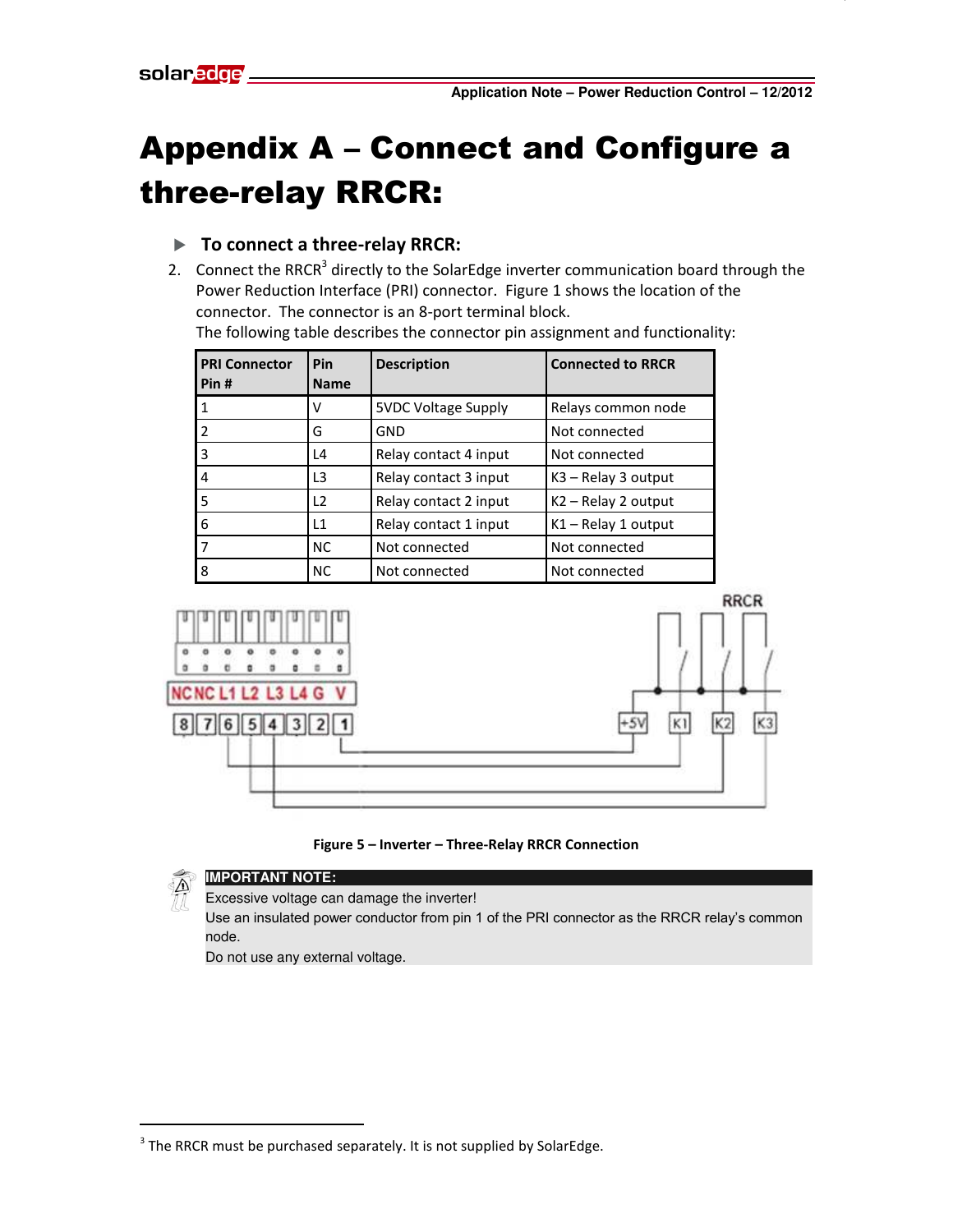## **Using the Power Reduction Control**

The inverter is preconfigured to the following power levels:

| l L1 | L <sub>3</sub> | L <sub>4</sub> | <b>Active Power</b> | $Cos(\phi)$ |
|------|----------------|----------------|---------------------|-------------|
|      |                |                | 0%                  |             |
| 1 C  |                |                | 30%                 |             |
| I G  |                |                | 60%                 |             |
| 10   |                |                | 100%                |             |

### **Table 2 – RRCR Preconfigured Power Levels**

In order to support three–relay RRCR, state " $0$ " (L1 – L4 = 0000) should be enabled in addition to the default setting and its active power should be set to 100%:

### **Table 3 – Enabling State "0"**

| . .<br>ட | └ | -- | <b>L4</b> | <b>Active Power</b> | $Cos(\phi)$ |
|----------|---|----|-----------|---------------------|-------------|
|          |   |    |           | 100%                |             |

### ▶ To enable State "0":

Select Power Control  $\rightarrow$  Select RRCR Conf.  $\rightarrow$  Select Set Values  $\rightarrow$  select 0000 point and **press Enter**  $\rightarrow$  select **Enable**  $\rightarrow$  choose **Yes** and press Enter

### ▶ To set the values of state "0":

Select Power Control → Select RRCR Conf. → Select Set Values → select 0000 point and press Enter **>** select **Pwr Reduce** and press Enter **>** set the value to 100 % by pressing Down key and press Enter

Active power control and reactive power control are enabled separately.

You may refer to *SolarEdge Inverters, Power Control Options* application note for a detailed description of various active and reactive power modes configuration. Please refer to: [http://www.solaredge.com/files/pdfs/application\\_note\\_power\\_control\\_configuration.pdf](http://www.solaredge.com/files/pdfs/application_note_power_control_configuration.pdf)

### **NOTE:**

 $T$  The inverter saves the last power reduction state in its memory. If the inverter is disconnected from the RRCR, then it retains its last power reduction state until the AC is powered off or until the next morning; whichever is sooner.